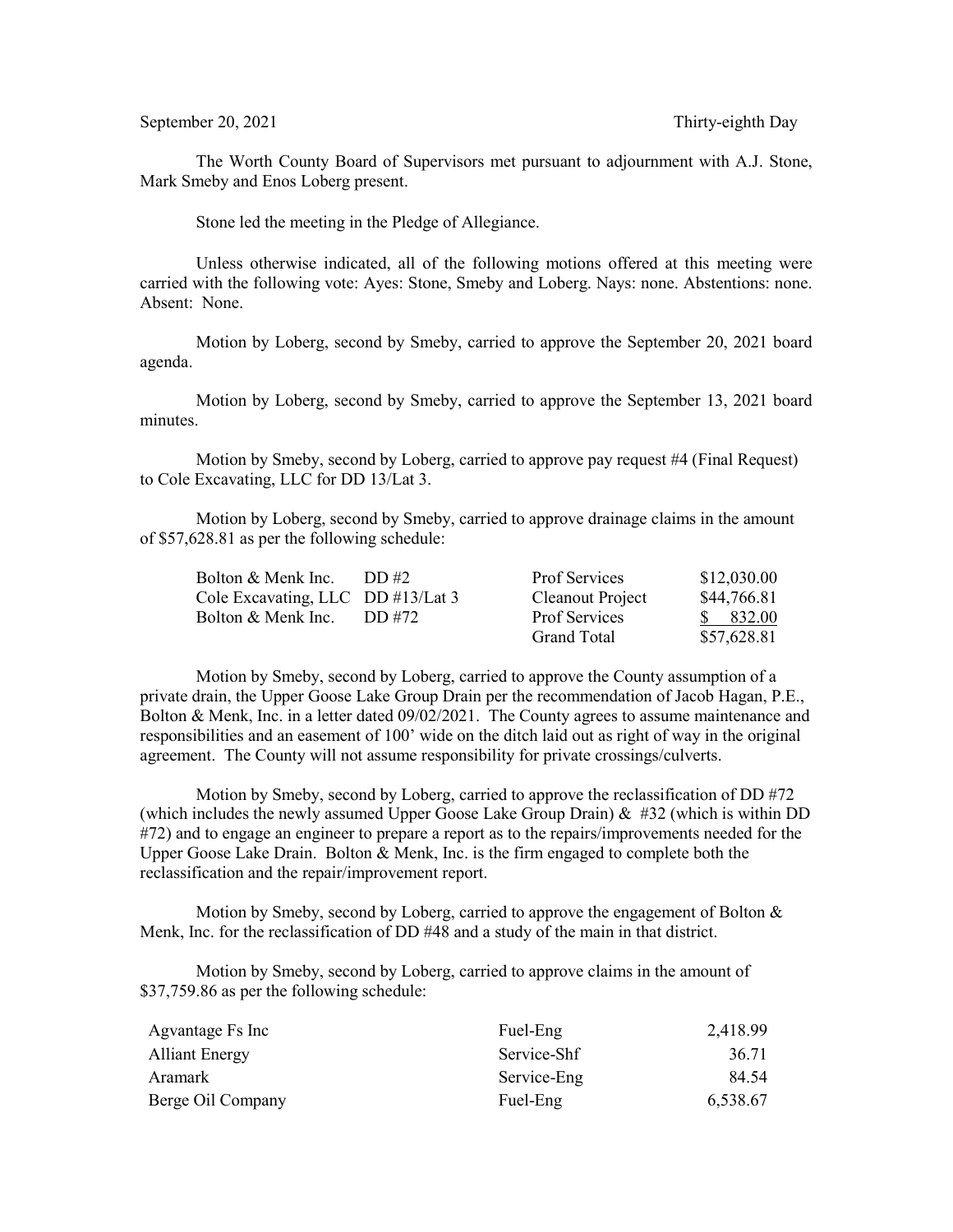| <b>Bmc Aggregates Llc</b>               | Rock-Eng           | 2,211.92  |
|-----------------------------------------|--------------------|-----------|
| Centurylink                             | Service-Gsr        | 127.91    |
| David Gentz                             | Well-San           | 454.00    |
| Fallgatter's Market Inc                 | Supplies-Vaf       | 50.15     |
| Grp & Associates Inc                    | Service-Phd        | 36.00     |
| Ia Dept Of Agriculture                  | Edu-Eng            | 15.00     |
| Ia Dept Of Public Safety                | Service-Shf        | 1,915.50  |
| Ia Law Enforcement Academy              | Edu-Shf            | 375.00    |
| Ip Pathways                             | Service-Dap        | 758.00    |
| Ipac                                    | Service-Aud        | 3,000.00  |
| Jessica Reyerson                        | Reimb-Phd          | 50.00     |
| Knudtson Automotive Service             | Service-Shf        | 55.85     |
| Krystal Thompson                        | Mileage-Aud        | 103.04    |
| Lake Mills Motor Sports Inc             | Parts-Eng          | 324.54    |
| Manly Junction Signal                   | Service-Sup        | 511.04    |
| Marco Technologies Llc                  | Service-Eng        | 56.75     |
| Mason City Rentals, Llc                 | Supplies-Eng       | 96.95     |
| Medline Industries Inc.                 | Supplies-Phd       | 171.64    |
| Mercyone North Iowa Occupational Health | Service-Phd        | 224.00    |
| Nassco Inc.                             | Supplies-Gsr       | 123.73    |
| Northwood Anchor Inc                    | Service-Aud        | 986.24    |
| Pinnacle Quality Insight                | Service-Phd        | 154.50    |
| Plunkett's Pest Control Inc             | Service-Ema        | 89.86     |
| Resultant                               | Service-Dap        | 8,930.00  |
| Star Equipment, Ltd                     | Parts-Eng          | 831.80    |
| <b>State Hygienic Laboratory</b>        | Service-San        | 671.00    |
| <b>Steve Butler</b>                     | Well-San           | 500.00    |
| <b>Trading Post</b>                     | Supplies-Eng       | 80.00     |
| Visa                                    | Service-Con        | 3,564.37  |
| Visa                                    | Service-Dap        | 2,197.58  |
| Windstream                              | Service-Eng        | 14.58     |
|                                         | <b>Grand Total</b> | 37,759.86 |

Motion by Smeby, second by Loberg, carried to approve salary increase to \$24.35/hour for Isaac Hovey as submitted by secondary roads.

Motion by Loberg, second by Smeby, carried to approve the Class C Beer Permit for The Jo Stop/Diamond Jo Worth, LLC.

Motion by Loberg, second by Smeby, carried to approve 28E agreement between Worth County and Elderbridge Agency and Aging and Crisis Intervention Services.

Motion by Smeby, second by Loberg, carried to approve the COBRA Service Agreement with Midwest Group Benefits, Inc. of Decorah, Iowa.